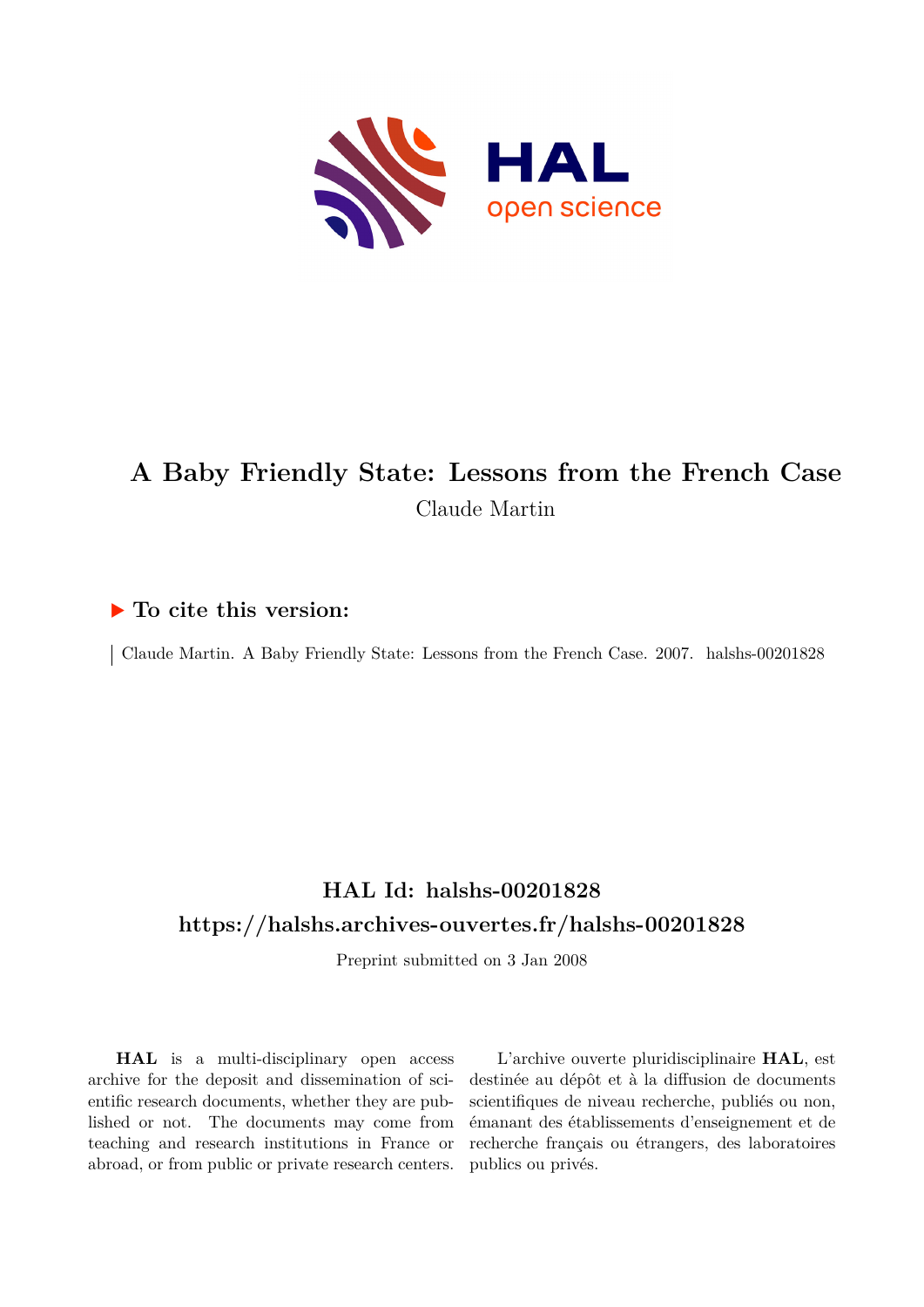### **A baby friendly state: Lessons from the French case**

#### Claude Martin

*Directeur de recherche CNRS, Institut d'etudes politiques, Universit ´ e de Rennes 1, France ´*

France is in a very peculiar situation concerning fertility. Contrarily to many other European countries, France is facing a significant fertility recovery during the past five years and maintains a 1,9 fertility rate. No clear and uncontested explanation justifies this relatively positive situation. The more convincing argument, from our point of view, could be the permanent public investment to facilitate conciliation between work and childcare responsibility. In this contribution, we propose to come back on three main issues: the main trends of family policy over the past century; the demographical background of the French situation these last years and the main orientation of the childcare policy. We will conclude by some reflections about the main challenges for the future and their links with intergenerational issues.

#### **1. French investment in demographical issues: A permanent investment**

French family policy is generally considered as one of the most explicit and intensive one in Europe [2]. It is even stated that the "family issue" could be the basis of the French social security system, just as poverty was a cornerstone of the Anglo-Saxon *Welfare State* and workers' status that of Germany's *Sozial Staat*. Family benefits have even been considered as an extension of the salary towards households and, in a way, as one of the main pillars of the French social welfare system.

Childhood has been considered quite early in France as a "common good" and a human capital, mainly because of the demographic challenge that this country was facing at the beginning of the 20th century. The low level of fertility during the 19th century and the trauma of the 1st World War explain the strong pro-natalism in France.<sup>1</sup> All the conditions were satisfied at the beginning of the 20th century to promote family and fertility as public concerns: First of all, a strong public debate, confronting different traditions of thinking (familialism, natalism and hygienism, libertarian movements); second, a public issue: this demographic challenge; third, social movements to promote family institution and fertility (recognized as social partners by the State with the Loi Gounot in 1942), and fourth, some experimentations which prepared the French public family policy (family premium in patriarchal

 $1$ In the mid-30 s the number of deaths was higher than the number of lived births.

<sup>1389-2827/07/\$17.00</sup> 2007 – Network of Centres for Study of Pharmaceutical Law. All rights reserved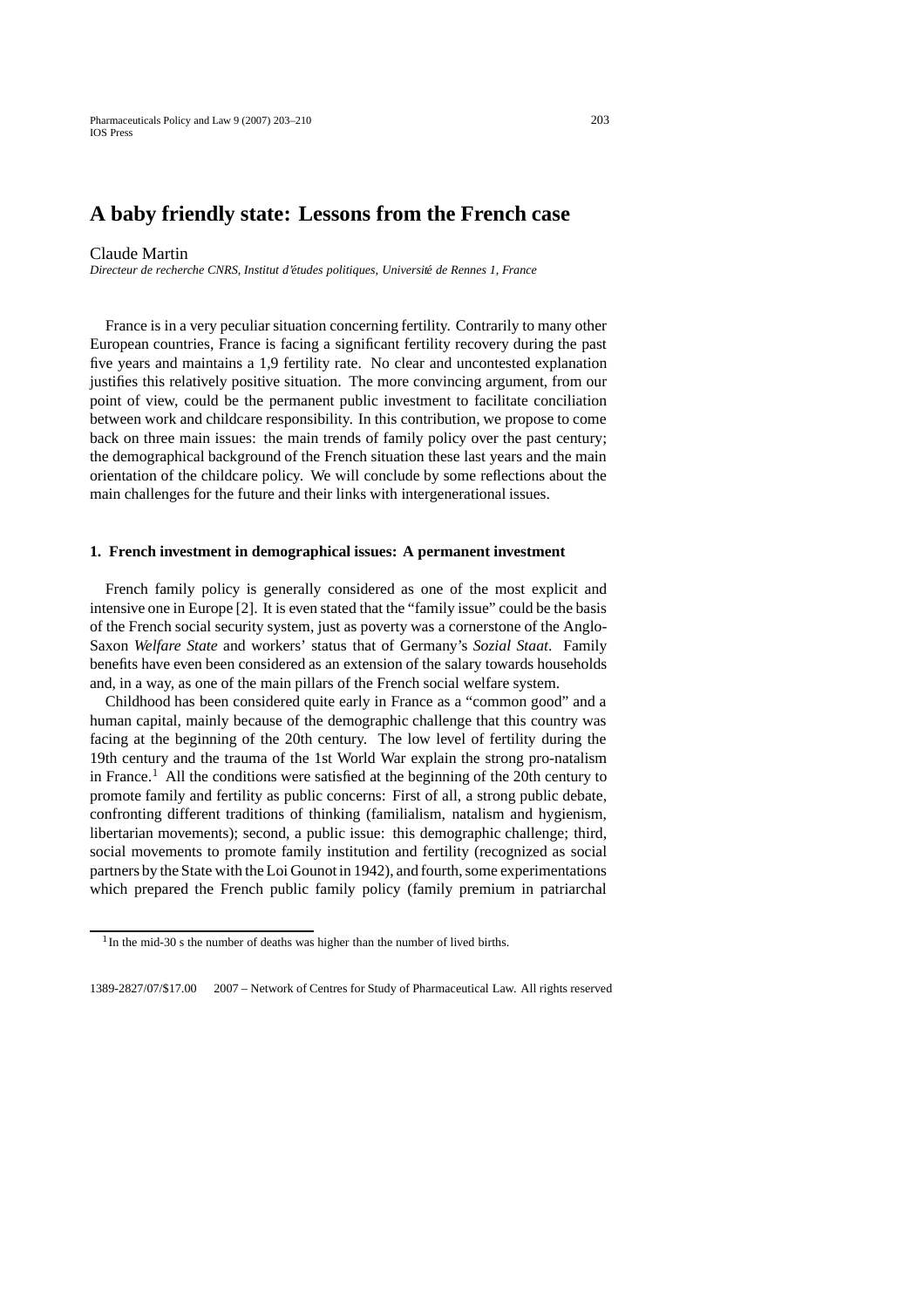industries and for civil servants at the end of the 19th century; institution of mutual aid funds: "les caisses de compensation").

These different elements make possible the "décrets-lois" of 1938 and 1939. institutionalising the French family policy as a pro-natalist policy. Even the break of the Vichy government didn't affect fundamentally this basic pro-natalist policy, despite the strengthening of a familist ideology. The French Social security Act in 1946 finalised this institutionalization process, by creating a "family branch" of our Bismarkian Welfare State.

Then, the family policy goals moved clearly from the end of the Third Republic (Code de la famille de 1939) until the 80 s, from a natalist perspective, towards a distributive (universal and horizontal) and then redistributive (selective and vertical) perspective. Looking backwards, it is tempting to consider clear breaks in this story. To simplify, we could distinguish four main periods:

- **–** 1945–1965: the French family policy "Golden age", with strong incentives to promote fertility and compensate the cost of children. This is the time of a universal and intense family policy, which represented in the mid-50s more than half of social security expenditures;
- **–** 1965–1975: the "women's rights" revolution, with a lot of fundamental reforms of Civil Law concerning marriage ("réforme des régimes matrimoniaux" in 1965), parental rights (autorité parentale) (1970), filiation (1972), divorce (1975), sexuality (1975, abortion);
- **–** 1975–1985: Equity issue, with the "rediscovery of poverty in a rich country" as Lionel Stoleru (1977) stated, and the development of the means-testing in ´ family allowances.
- **–** 1985–2005: regulating unemployment and facilitating conciliation between work and family responsibilities with childcare policy measures.

The distinction of these different periods doesn't mean real turning points, but more a progressive reframing of family policy goals and a process of pilling up. We suggest these different phases to indicate that new social problems were identified, new public debates were occurring, knowing at the same time that the previous objectives were still active when new ones were promoted. So it is possible to identify nowadays some family policy measures which tend to promote fertility, but at the same time some others which promote more equality between genders; others which try to reduce social and economic inequalities and some whose implicit objective is to regulate the labour market and to develop female's employment. In that sense, family policy sector is typically incremental. The "print of origin" doesn't disappear and the new objectives are pilled up on the old ones. So, it may be quite artificial to argue that we can identify real turning points. Our argument could be the positive role of this permanent public investment on demographical issues.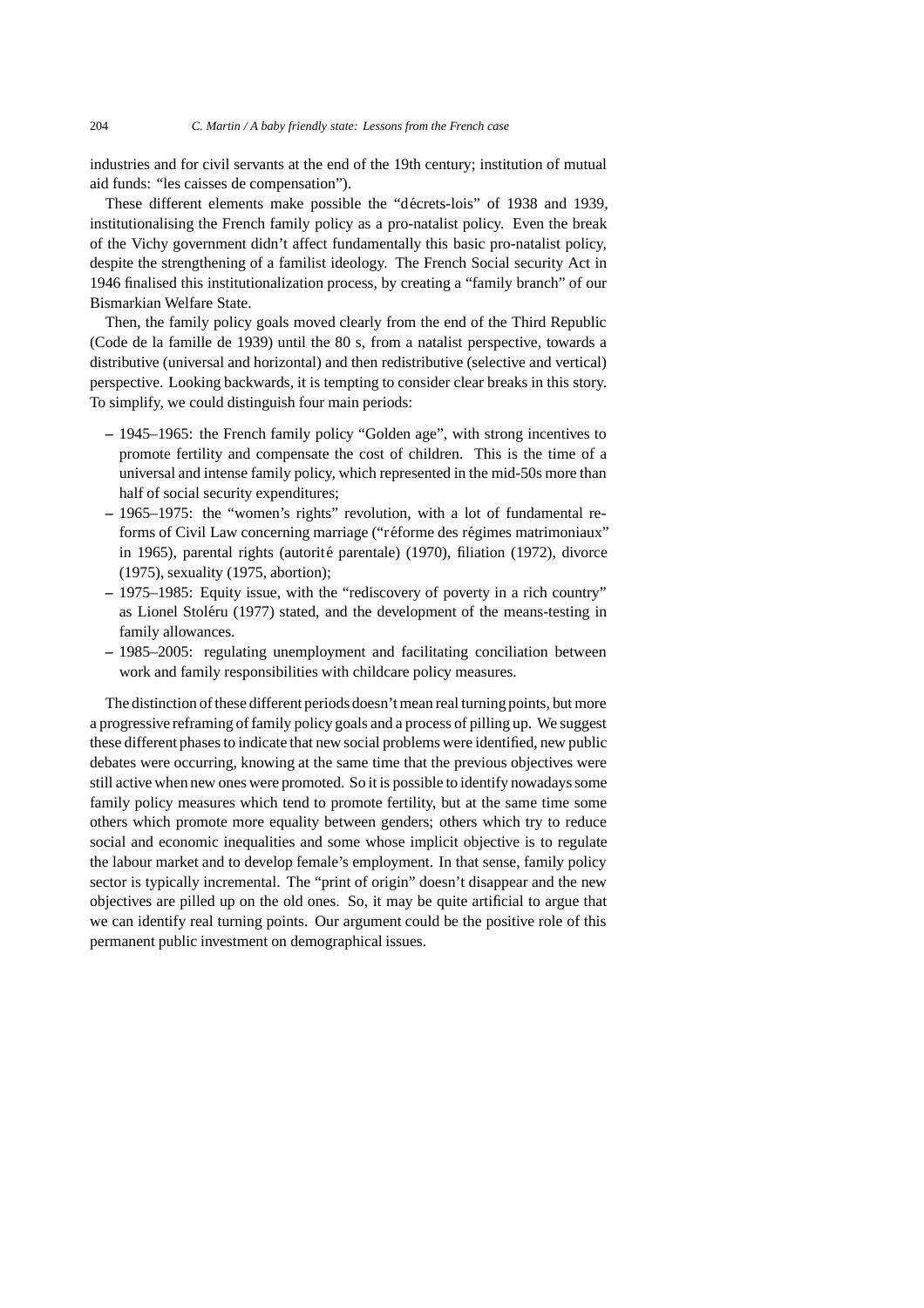| Table 1 |  |  |  |  |  |                                                   |  |  |
|---------|--|--|--|--|--|---------------------------------------------------|--|--|
|         |  |  |  |  |  | Number of births and fertility rate (Metropolitan |  |  |
| France) |  |  |  |  |  |                                                   |  |  |

|      | Number of births<br>(in thousands) | Fertility<br>rate | Mean age of<br>the mothers |
|------|------------------------------------|-------------------|----------------------------|
| 1994 | 740                                | 1.68              | 28.8                       |
| 1997 | 727                                | 1.73              | 29.1                       |
| 1998 | 738                                | 1.76              | 29.3                       |
| 1999 | 745                                | 1.79              | 29.3                       |
| 2000 | 775                                | 1.87              | 29.3                       |
| 2001 | 771                                | 1.88              | 29.3                       |
| 2002 | 762                                | 1.87              | 29.4                       |
| 2003 | 761                                | 1.87              | 29.5                       |
| 2004 | 768                                | 1.9               | 29.6                       |
| 2005 | 775                                | 1.92              | 29.7                       |

Source: INSEE, 2005.

#### **2. Fertility and marriage rate recovery**

As for all other member States, France was affected during the period 1970–1995 by a sharp decrease in fertility rates: from almost three in the beginning of the 60 s to 1.65 in 1994. Nevertheless, the end of the 1990s may have been a turning point. The number of births increased from 1998 up to 2001 (Table 1). Some newspapers even speak about a new 'small baby boom' in France at the end of the millennium. Subsequently, the number of birth slightly decreased in 2002 and 2003 (*−*10,400 in 2002 and –1,000 in 2003). Nevertheless, the fertility rate maintains at a high level (1.9). Between 2000 and 2001, the rise in the birth rate was mainly due to young women (under 25 years of age). Between 2002 and 2003, it was mainly due to women between 30 and 34 years of age. Therefore, the mean age of the mother is rising again.

The final fertility rate of 40-year old women is still high: 2.09 children for the generation of women born in 1953, and 2.03 for the generation of women born in 1963. At 35 years old, the women born in 1968 already had 1.74 children, which means that they will probably have a final fertility rate around two children. So, in sum, France has quite a high fertility rate compared to other European countries. This level of fertility, which had not been reached since the beginning of the 1980s, put France at the top of the European Union, together with Ireland. Two main arguments may explain this recovery: first, economic recovery itself which plays a major role in terms of household morale; $<sup>2</sup>$  second, the importance of child-care policies, which</sup> facilitate conciliation between work and family life, even if these policies are not developed enough to cover all needs.

<sup>2</sup>This first argument is nevertheless relatively weak: French households reach a record of pessimism in March 2003, which is still the case in the beginning of 2005, but the fertility rate remain still relatively high.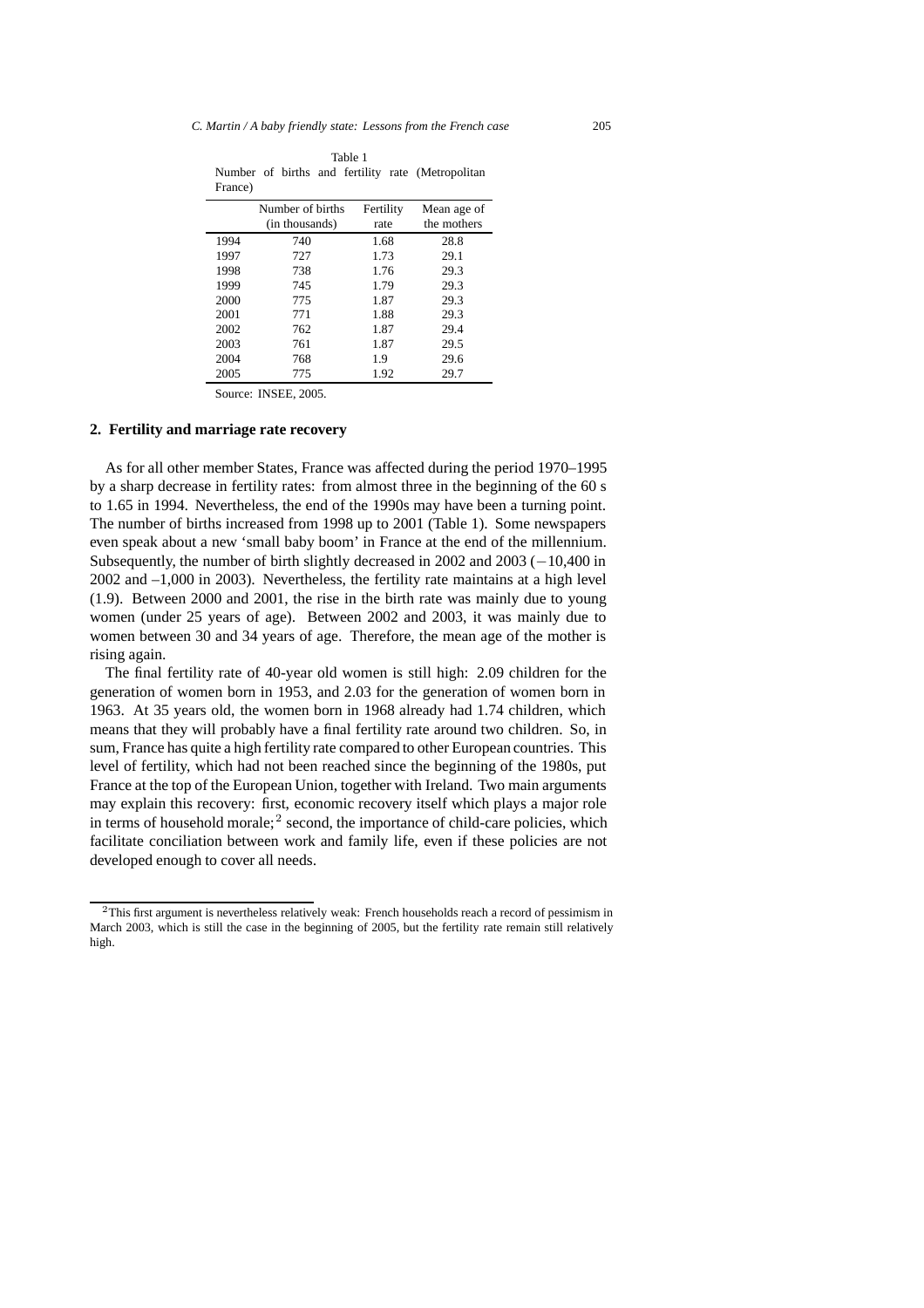The fertility rate of immigrant women is one point higher (2.80) than that of French women (1.72). Nevertheless, this mean is hiding a convergence, whose effect is still greater when the length of stay is longer. This trend progressively reduces the gap between these two populations in terms of level of fertility. For example, between 1989–1990 and 1998–1999, the fertility rate of women from Africa decreased from 4.72 to 4.07. The same trend can be seen for women from Tunisia *−*3.93 to 3.29; Turkey *−*3.73 to 3.35; Morocco *−*3.51 to 3.32. Portuguese, Spanish and Italian women have more stable fertility rates, 1.86 in 1989 and 2.04 in 1999 for Portuguese women; 1.48 in 1989 and 1.41 in 1999 for Spanish women and 1.43 in 1989 and 1.47 in 1999 for Italian women. The women from these countries who live in France have a higher level of fertility than their fellow citizens still living in their home countries, which may be linked to the offer of services in France compared to the situation in the country of origin.

As far as marriage is concerned, the trend is comparable. The number of marriages decreased drastically from the end of the 1960s to the mid-1990s: from 380,000 in 1969 to 253,000 in 1994, which means a decrease in the marriage rate from almost eight marriages in a thousand people to 4.4. A slight increase was observed in 1996 (280,000 marriages), mainly due to fiscal reform. This recovery was subsequently confirmed, with 293,700 in 1999, 305,400 in 2000, 295,900 in 2001, which means a marriage rate of five in 2000 and the rate was still 4.9 in 2001. In 2002, there were 286,300 marriages (4.7) (9,600 fewer marriages compared to 2001) and there was a further decrease in 2003, with 280,300 marriages (4.6) (6,000 fewer marriages compared to 2002), which means 25,100 marriages less in three years compared to the situation in 2000. In 2004, the decrease is confirmed with 266,000 marriages and a marriage rate of 4,3. Currently, the mean age of marriage is becoming older: 30.4 for men and 28.3 for women.

The introduction of a Civil agreement: 'pacte civil de solidarité' (PACS) in 1999 offers an alternative to marriage for cohabitant homosexual or heterosexual couples. By the end of 2000, around 30,000 PACS had been registered, and more than 15,000 in 2001. In 2002, 25,000 were signed and by the end of 2003, a total of 100,000 PACS had been registered. At the end of the first three trimesters of 2004, 130,000 PACS were registered. But this public recognition does not seem to threaten marriage.

#### **3. The issue of caring arrangements for contemporary families**

The high employment rate of mothers and the high level of fertility in France are closely related to public services devoted to young children. Children have access to pre-elementary school almost free of charge, even for two-year old children. In 1998, almost 100% of three- to five-year old children were in a pre-elementary school, and even 35% of the two-year old. In the west of France, around 45% of the two-year olds were in a pre-elementary school in 2003. The French situation is particularly good compared to other European countries, even if all needs are not covered.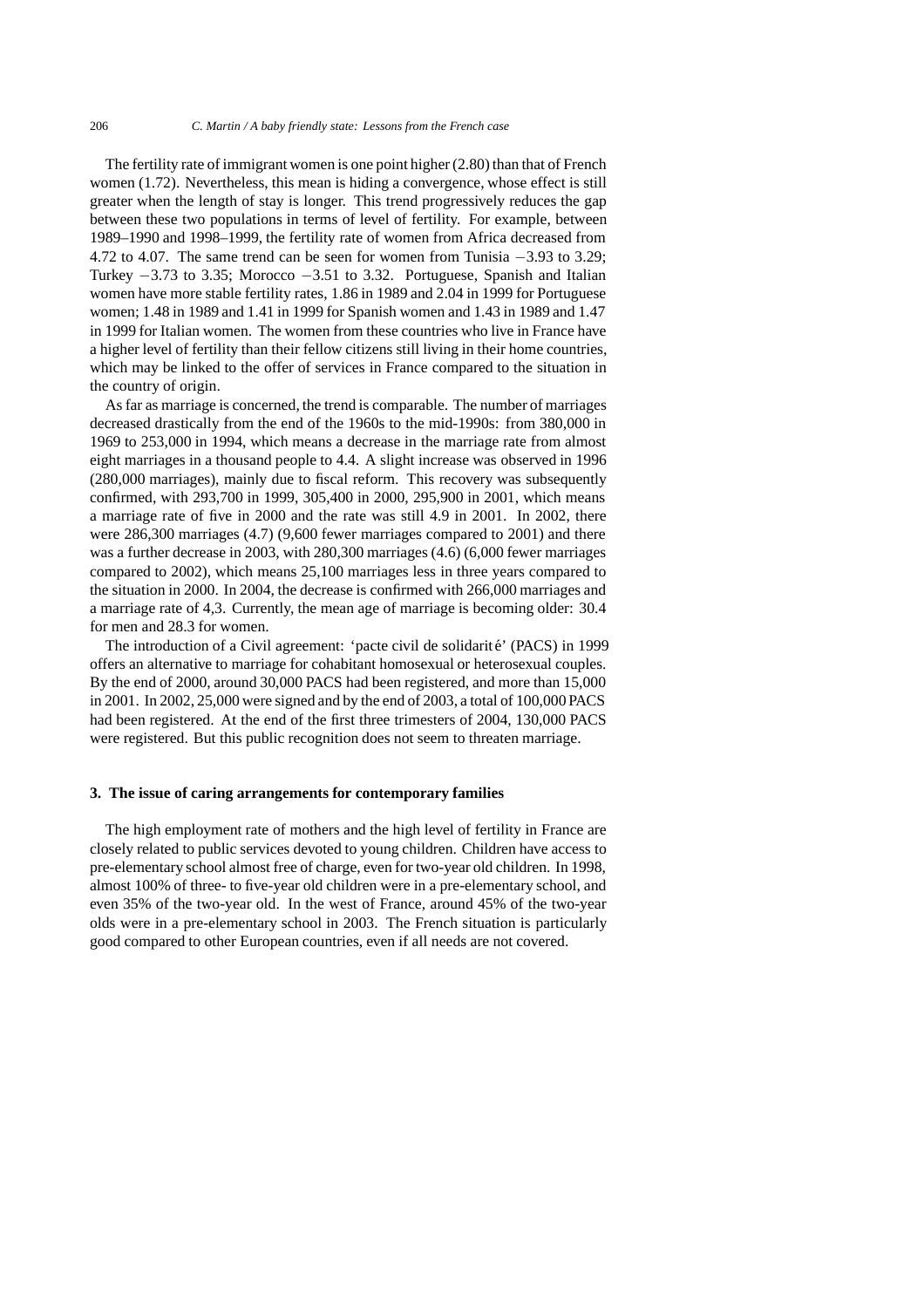|              |                  | Table 2                                                                                  |
|--------------|------------------|------------------------------------------------------------------------------------------|
|              |                  | Situation of children under 3 and under 6 years of age in France and types of structures |
| Age of child | Care institution | Number of places                                                                         |

| Age of child  | Care institution                                                                | Number of places |
|---------------|---------------------------------------------------------------------------------|------------------|
|               |                                                                                 | (1 January 1999) |
| Under 3 years | Pre-elementary school (children under 3 in 1998–1999)                           | 255,000 (56%)    |
|               | Crèches collectives                                                             | 138,400 (30.5%)  |
|               | Crèches familiales                                                              | 61,000 (13.5%)   |
|               | Total number of places in all institutions for children under 3<br>years of age | 454,500 (100%)   |
| Under 6 years | Haltes-garderies                                                                | 68,100           |
|               |                                                                                 |                  |

Source: DREES 2000 et Ruault & Daniel, 2004.

Pre-elementary schools, day-care centres (*crèches collectives*) and childminder's homes (*creches familiales `* ) offered almost 500,000 places in 1999 for the 2.2 million children under three years of age, which is almost 20% of the potential needs. One may add the '*creches parentales `* ' (8,500 places) and the '*Halte-garderies*' (70,000 places) to these services (DREES 2000).

Nevertheless, it is important to underline the local variations of these services within the country. The difference may be very significant for a family living in a big city, compared to a family living in the countryside. Accessibility and availability of the different types of services are quite different.

#### **4. Interconnected challenges for the future of family life and family policies**

#### *4.1. Double-income families and the new 'gender contract'*

Because of the very high participation rate of women in the labour market, (eight women in ten between 25 and 50 years old are active and 70% are employed full time), 60% of couples living with children are both active. This percentage depends of course on the number of dependent children living in the household: 64% of the parents with two children are both working, but only 44% of the couples with three children. This trend means that the traditional 'gender contract', or the 'male breadwinner model' is called into question. Nevertheless, the gender division of domestic and caring tasks is still very unequal, and inertia of behaviour means that the road to equality in that field is still very long (if it continues at the same speed of change that we observed with the last two inquiries in 1986 and 1999, we will need about a century to share these tasks equally between men and women). On average, a man living in a couple devotes two hours and a half each day to domestic tasks compared to five hours for women. Another challenge concerns the work timetables and the development of atypical times of work. This phenomenon is increasing and has posed new problems for households, the more so in a country where the child-care services are only accessible during normal working hours, i.e. from 8 am to 6 pm [4]. Therefore, it is also a big challenge for the policy maker. How can this situation be regulated? Introduce new 24 hour and 7 days a week services as in Scandinavian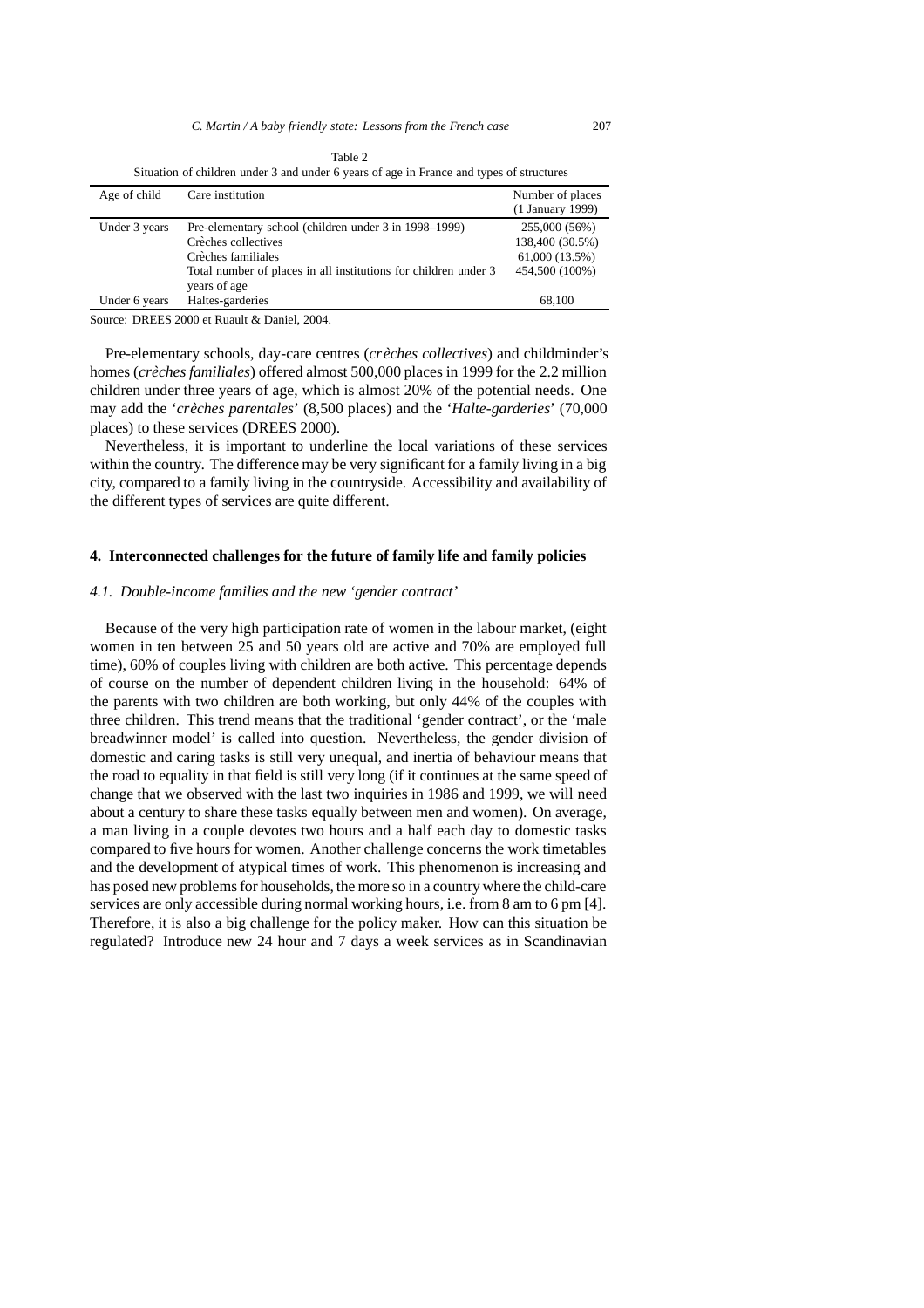countries; regulate the labour market in such a way that these types of atypical and, mostly unpredictable timetables do not flourish; encourage the enterprises concerned to develop a specific answer to this problem, etc.

#### *4.2. From youth to young adults*

France is also being challenged by a new organization of the life cycle. Between 1945 and 1975, it was generally considered that life was divided into three main phases: childhood, time of education, ending with adolescence; adulthood, time of work with a slow but regular progression; and old age, time for retirement, a period now called the third age. This organization of the life cycle is changing. The prolongation of schooling up to 18 years of age and the access to high school for a majority of young people means a lengthening of the first phase. On average, young women are mainly living with their parents up to 21 years old and young men up to 24 years old. Around 10% of young adults are living in their parents' home, even if they spend more than half of their time outside their home. Others are living in an independent flat during the week, but come back to their parents' home at the weekends. This 'lengthening of youth' is challenging public policy [1]. The debate revolves around the creation of a new social status for young adults and even a new allowance to permit them to be more economically independent of their parents. The alternative is to discuss the limit to which family allowances may be distributed to the parents in charge of dependent young adults (up to 25 or older?).

### *4.3. The caring needs of children and frail elderly: A new contract between generations*

The aging of French society, i.e. the increase in the number of older people (over 60 or 65 years old) compared to the youngest (under 20 years old), is obvious. People aged more than 60 increased drastically between the two last censuses in 1990 and 1999, from 11.3 to 12.5 million (an increase of 1.2 million). This increase is going to speed up with 'baby-boom' generation, i.e. the approach of the numerous generations of the baby-boom to retirement age. The population which is increasing even faster corresponds to the more aged people. The number of people over 75 years old was about 4.5 million in 1999 (an increase of 500,000 between 1990 and 1999).

A quite significant proportion of this 'fourth age' generation is concerned with caring needs (receiving help for bathing, dressing, lunches, walking, etc.), or what we call in France, dependency. Taking into account that intergenerational cohabitation is much rarer nowadays, 40% of the people aged more than 80, are living alone. In other words, more than half of the people living alone in their household are over 60 years old. The national statistic institute (INSEE) estimates that there are about 1.2 million frail elderly people of which 800,000 could apply for a new allowance, 'allocation personnalisée d'autonomie' (APA, personal allowance for autonomy) to help them to pay for services. But in fact, the family is still the main provider of daily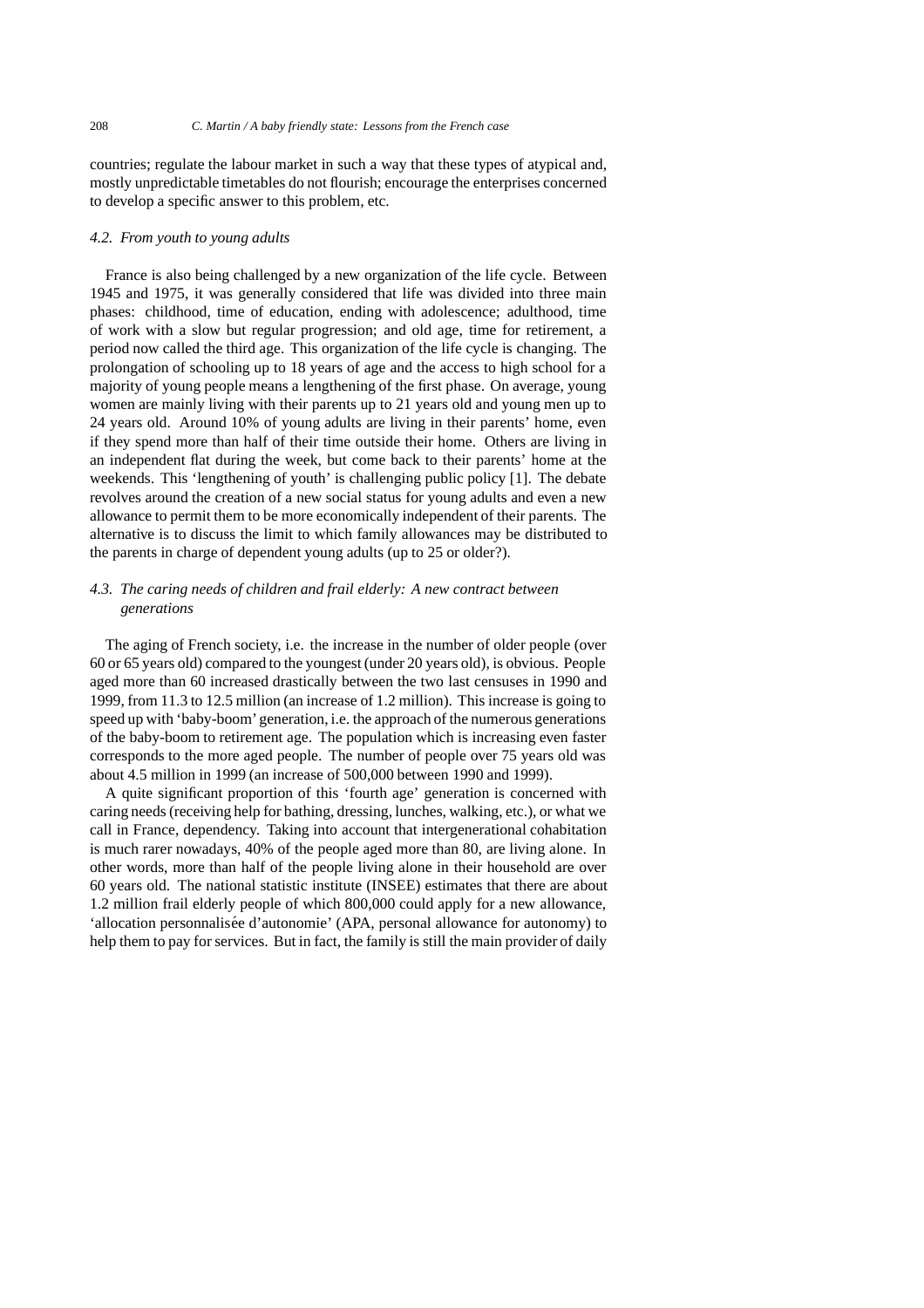help and, within the family, mainly women: wives, daughters, daughters-in-law. So there is a double trend: lengthening of youth and old age means that the 'middle generation' or the 'buffer generation' (45–60 year olds) is under pressure from work, young dependent children and frail elderly parents [5].

In summer 2003, France experienced a major tragedy when a heat wave hit the country. This tragedy made the government adopt new measures. In April 2003, the government decided to reduce the conditions of access to the APA, criticizing the previous government and its finance plan. In September, however, after the heat wave, the government had to announce a new plan to guarantee the financing of APA and also to increase responses: a major plan for the frail elderly. <sup>3</sup>

A last challenge may be to define a real policy towards children, in a perspective of social investment in the future of society [3,6], which means to improve social and economic conditions of the child, by facilitating conciliation between work and family life for active parents, promoting dual earner families and improving the level of education of children. Adopting such a preventive perspective may be much more efficient than to adopt repairing measures towards adults confronted to social exclusion. It is also a way to consider social policy in a longitudinal perspective, taking into account that the tomorrow's social problems are constructed now.

#### **References**

- [1] V. Cicchelli and C. Martin, Young adults in France: getting adult in the context of increased autonomy and dependency, *Journal of Comparative Family Studies* **XXXV**(4) (2004), 615–626.
- [2] J. Commaille and C. Martin, *Les enjeux politiques de la famille*, Paris, Bayard, 1998.
- [3] G. Esping-Andersen, A Child-Centred Social Investment Strategy, in: *Why we Need a New Welfare State*, G. Esping-Andersen, D. Gallie, A. Hemerijck and J. Myles, eds, Oxford, Oxford University Press, 2002, pp. 26–67.
- [4] B. Le Bihan and C. Martin, Atypical Working Hours: Consequences for Childcare Arrangements, *Social Policy and Administration* **38**(6) (2004), 565–590.

<sup>3</sup>Between 4 and 10 August 2003, 6,500 people died in France because of the heat wave. But between the 10 and 13 August the temperature was extremely high, minimum  $25.5°$  during the night and up to 10,000 people died because of it. On 25 September, the Institute of medical research INSERM and more recently INSEE confirmed that more than 15,000 people died that summer because of this heat wave: 42% of these deaths occurred in hospitals, 35% at home, 19% in retirement homes and 3% in private hospitals. In September, some newspaper and politicians were criticizing the lack of responsibility of the families, who had left their aged parents alone, without any support, to take their normal summer holidays. This argument was ongoing at the beginning of September, even if some experts were arguing that, on the contrary, the family was the main source of help and care. The various official reports and inquiries published afterwards show clearly that the lack of responsibility and response was due to the government and administration and that the gap between social and health services was very detrimental. Right-wing politicians had to face the political impact of this event, which shows clearly the importance of the combination of formal and informal sources of solidarity, an interconnection of the health and social services, the huge importance of local response to such a phenomenon, the responsibility of the administration to deal with such an event, and so on. The share between public and private regarding care needs, may become the major issue on the political agenda.